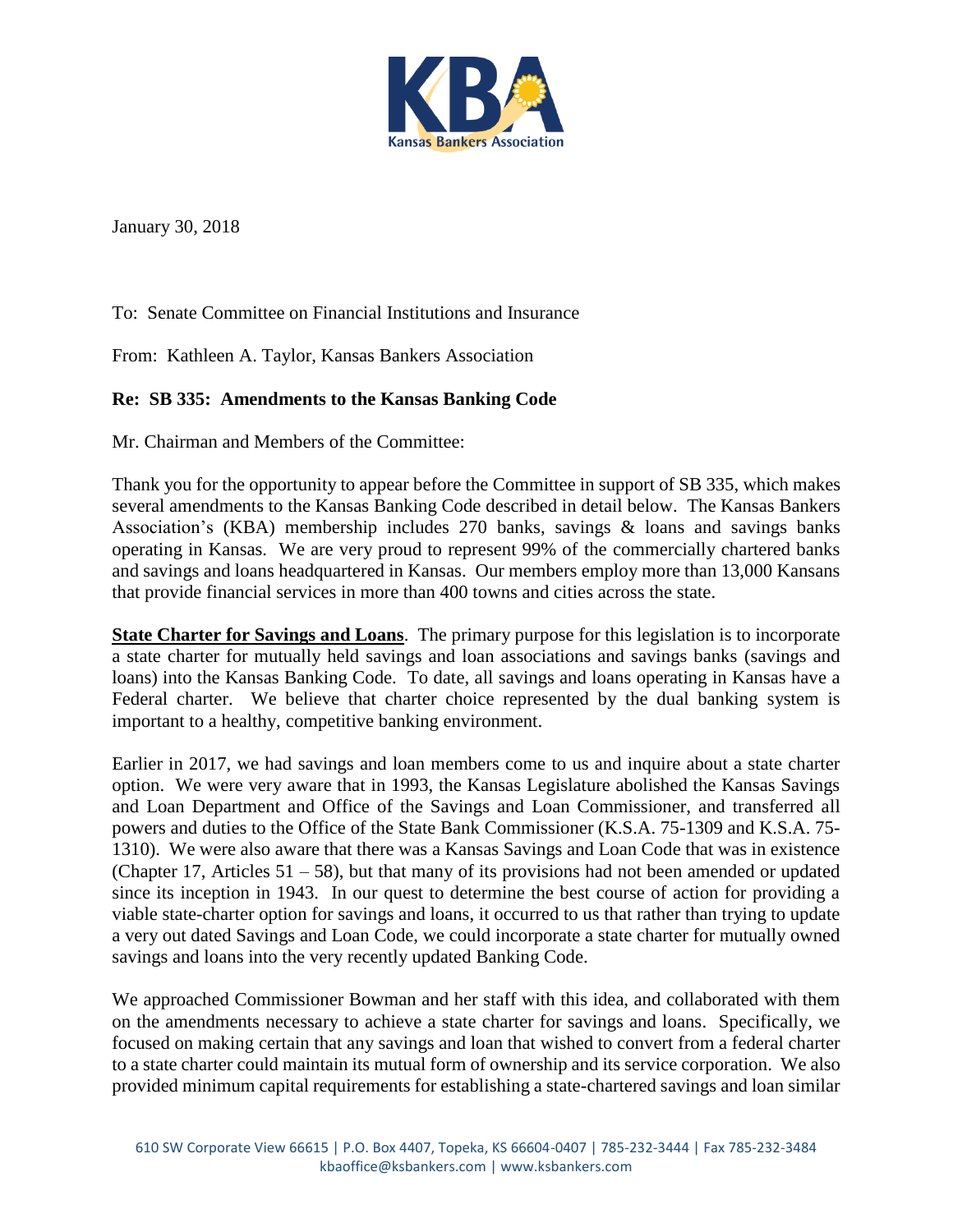to those for establishing a newly chartered state bank so to be prepared should there be a de novo application.

Very briefly, here are the sections and description of the rationale for each with regard to this topic:

- 1. K.S.A. 9-701 Definitions. By defining "bank or state bank" as any bank or savings and loan association incorporated under the laws of Kansas, any reference to bank or state bank in the Banking Code will include savings and loans. This is important so that, for example, sections of the Banking Code that deal with matters such as safe deposit boxes will apply to all state-chartered institutions.
- 2. K.S.A. 9-701 Definitions. The bill includes a definition for "mutual bank" and "savings and loan association or savings bank". This is the first step in recognizing the mutual form of ownership for savings and loans, and is where the "qualified thrift investment" (QTI) requirement for savings and loans is found. The Kansas Savings and Loan Code as well as federal law requires a savings and loan to generally speaking, keep 65% of its loan portfolio in residential real estate assets.
- 3. New Section dealing with mutual state bank deposit accounts. Because the nature of mutual ownership means that all depositors are owners/members of an association, both the Kansas Savings and Loan Code and federal law contain these provisions relating to deposit accounts. For example, there is a subsection stating that depositors of a mutual bank are also voting members and have ownership interests in the bank.
- 4. New Sections dealing with service corporations. Federally chartered savings and loans have traditionally conducted a menu of activities through their service corporations and it is our intent to continue that practice in state law. As you will see in New Section 4, while the list of activities that are permissible through a service corporation are fairly numerous, there is a limitation in New Section 2 that a savings and loan's investment in a service corporation cannot exceed  $3\%$  of the association's assets, and not less than  $\frac{1}{2}$  of any investment which exceeds 1% must be used primarily for community, inner-city and community development purposes.
- 5. K.S.A. 9-900s Capital. Several amendments to the capital sections of the banking code were necessary to accommodate the mutual type ownership of most savings and loans, and there is a new subsection in K.S.A. 9-901a, to provide for minimum capital requirements for a newly chartered savings and loan – should there be one in the future.

**Reinstatement of Ability to Invest in Municipal Bonds**. This bill also contains an amendment to K.S.A. 9-1101(a)(4)(B) which grants authority for state banks to invest in municipal bonds. As it currently reads, a bank would be prohibited from buying municipal bonds when the ratio of debt exceeds 10% of the municipality's assessed valuation. Prior to the 2013 recodification of the banking code, this subsection limited the purchase of municipal bonds in this instance to no more than 15% of the bank's capital and surplus. After some research by members with bond departments, we learned that there are not many municipalities that have a ratio under 10%, and thus this provision would prohibit investment in most municipal bonds. We believe that the striking of the permissible investment of up to 15% was inadvertent, which has led us to request the reinstatement of the 15% limitation so to allow banks to once again, invest in many municipal bonds.